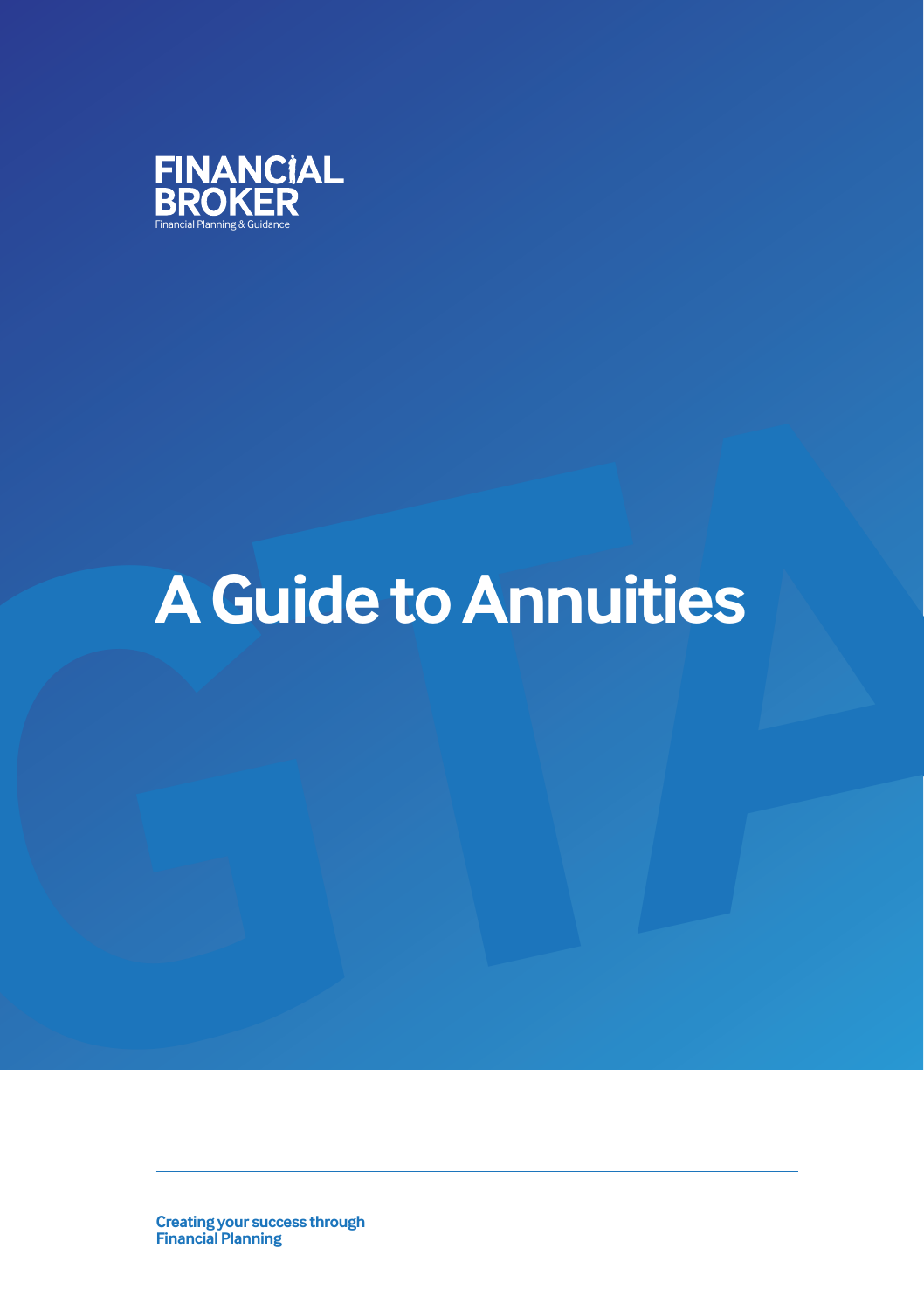### **Contents**

| I'm approaching retirement, what are my financial options?                                  | 02 |
|---------------------------------------------------------------------------------------------|----|
| What is a Financial Broker?                                                                 | 03 |
| Why would I need to use a Financial Broker?                                                 | 03 |
| What is an annuity?                                                                         | 05 |
| What are the advantages and disadvantages of an annuity?                                    | 06 |
| Is an annuity right for me?                                                                 | 08 |
| What are some of the different annuity options?                                             | 08 |
| How much will a life insurance company guarantee to pay me<br>for a lump sum of $£100,000?$ | 11 |
| Is my pension income taxed?                                                                 | 14 |
| Do you have the ARF option? What are the main differences<br>between an annuity and an ARF? | 15 |

# **A Guide to Annuities**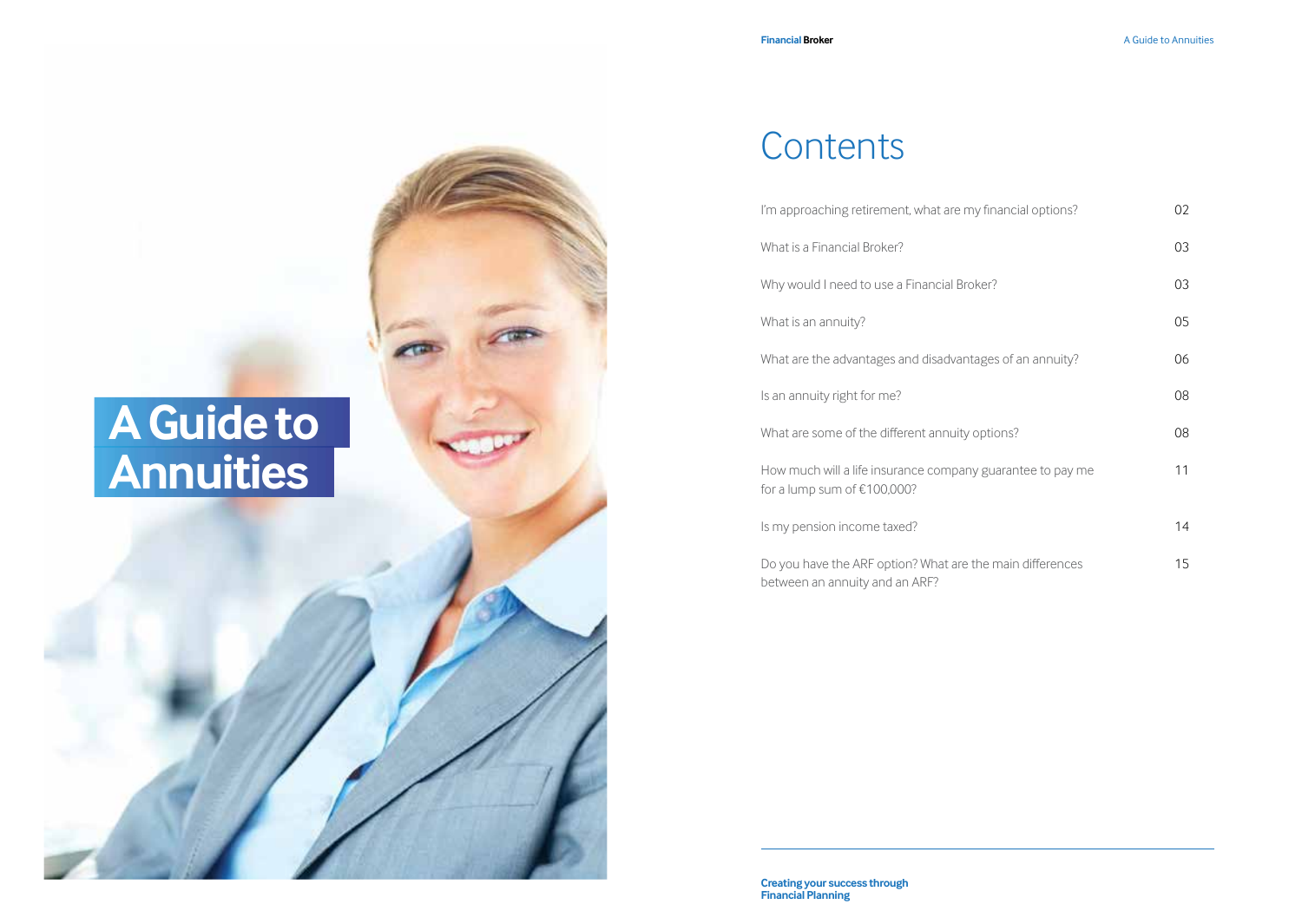

Any decision you make at this time can have far-reaching implications on the quality of your retirement



### I'm approaching retirement, what are my financial options?

The months leading up to your retirement are a busy time as you make plans to secure your financial future. One of the most important decisions you will make during this time is what to do with your retirement fund once you retire.

You have a number of options. You will usually be able to take part of your retirement fund as a lump sum; some, or all of this lump sum, may be taken tax-free with any balance liable to standard rate income tax. Then, provided you meet certain criteria, you can use the remainder of your retirement fund in the following ways:

- Buy an annuity a regular guaranteed taxable income for the rest of your life
- Re-invest it in an Approved Retirement Fund (ARF) and/or an Approved Minimum Retirement Fund (AMRF) , from which you can take regular taxable withdrawals in retirement
- Take as a taxable cash lump sum subject to PAYE

Any decision you make at this time can have far-reaching implications on the quality of your retirement. It is advisable to seek out impartial advice from an expert, a Financial Broker, who can guide you on the best choice for you based on your personal circumstances, financial goals and your attitude to and capacity for investment risk.

**Creating your success through Page 02 Financial Planning**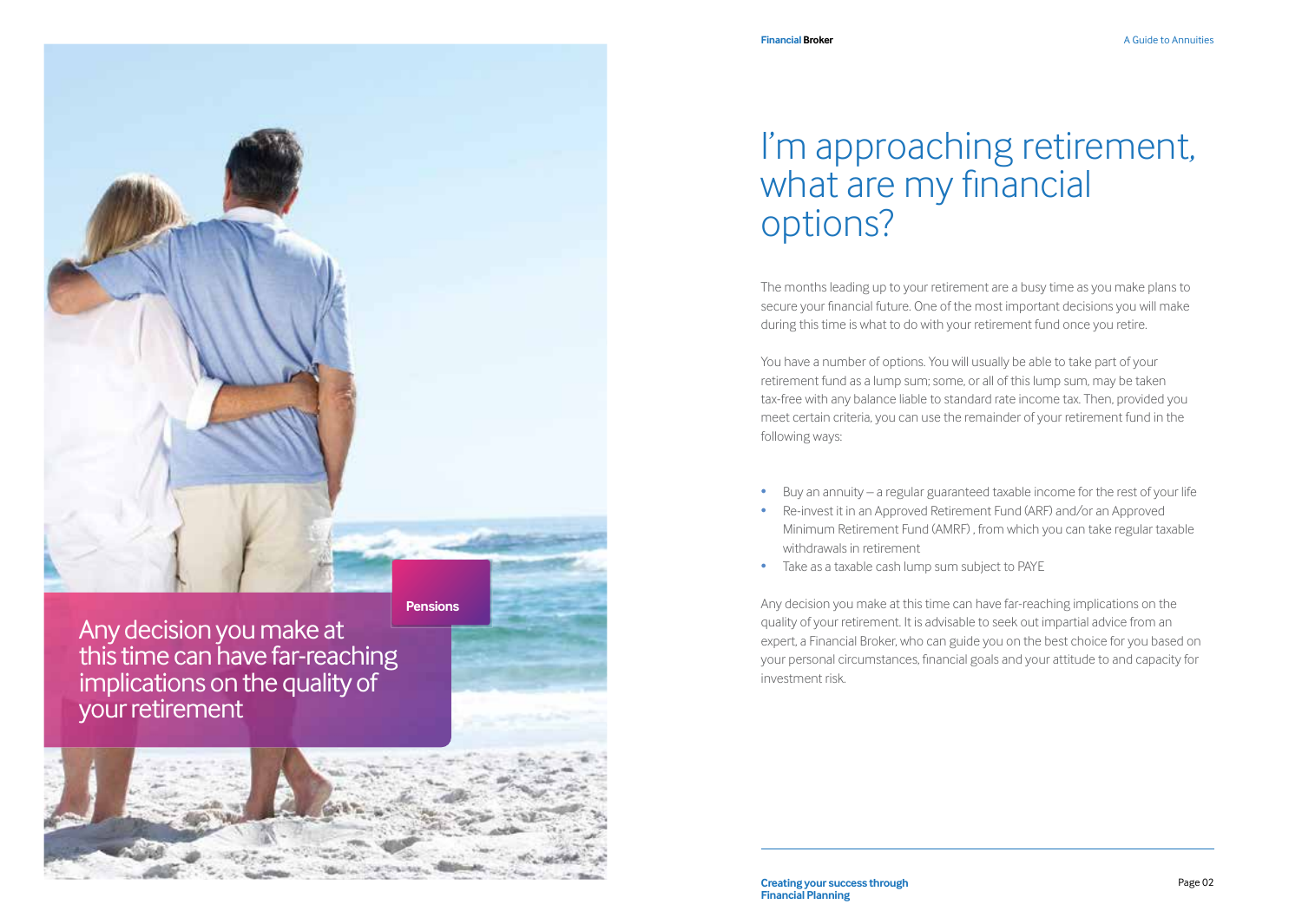## What is a Financial Broker?

A Financial Broker is an expert in financial matters who works with you to understand your financial goals and helps you create a plan to meet those goals. In helping you to prepare for your retirement, your Financial Broker will research your options including annuities, ARFs and AMRFs that meet your needs from the range of companies they deal with, providing you with a "fair analysis" of the market.

### Why would I need to use a Financial Broker?

Choosing the right option for your retirement can be a daunting task. Your Financial Broker will be able to explain the choices available to you in simple language allowing you to make an informed decision.

Your Financial Broker will get to know you, your personal and financial circumstances, retirement plans and your attitude to and capacity for risk. They will guide you through the process of setting up your annuity and choosing the type of annuity best suited to your circumstances.

The annuity market is extremely competitive with life companies competing with each other for annuity business. On any given day, you may be able get a higher annuity rate from life company A than from life company B, for the same lump sum. As you approach retirement, your pension provider will offer you an annuity based on the terms they are prepared to offer at that time. You are not obliged to accept this deal, you are free to shop around for the best rate and option for you.

This is something your Financial Broker will be able to help you with. Your Financial Broker will search the market for you to get the best annuity at that time, for your retirement lump sum. Ultimately, your Financial Broker will ensure you choose the product best suited to you.

Ultimately, your Financial Broker will ensure you choose the product best suited to you

**Financial Broker**



**Creating your success through Page 03 Financial Planning**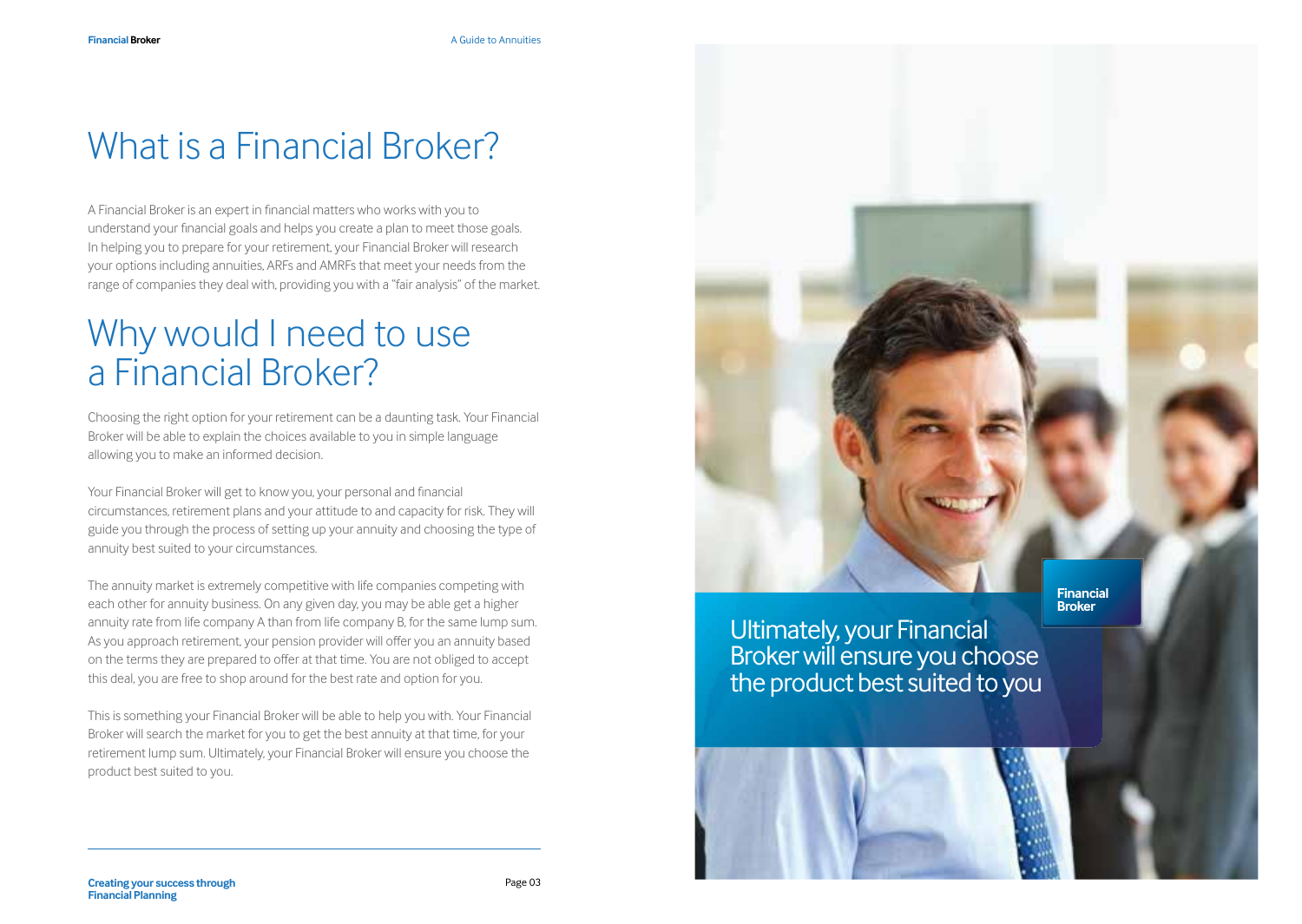### What is an annuity?

An annuity is a contract between you and a life insurance company. In return for a lump sum, the life insurance company will guarantee to pay you a fixed income for life, no matter how long you live. On your retirement, you would typically buy an annuity with a lump sum you have built up over your working life through your pension arrangement.

You can typically choose from an annuity in your name only, whereby you receive a set income each year for as long as you live, or a joint-life annuity, which means your surviving spouse, civil partner, or partner will continue to be paid some or all of the agreed income after your death for as long as they live.

### If you do decide to invest in an annuity there are a number of things to bear in mind:

- Building in future increases in your annuity payment in retirement will significantly reduce your initial annuity payment, compared to a level annuity. You get less now in return for more later on.
- Building in a continuation of part of your annuity to a surviving spouse, civil partner, or partner after your death reduces your annuity payment, compared to an annuity which stops on your death.
- Choosing an annuity which pays back a lump sum to your dependants on death, will significantly reduce your initial annuity payment compared to an annuity which makes no such payment on death.
- Under current Revenue rules it is not possible to stop an annuity that has started and trade in any balance for cash. In addition, you cannot make any changes to your annuity once it has been bought, e.g. you cannot switch the annuity from a single life to a joint life.

Remember: There is no flexibility with an annuity once bought; when you invest in an annuity, the annuity payment is fixed for life based on the terms offered by the life insurance company on the day the annuity is purchased. Talk with your Financial Broker to ensure you have made the best decision for your financial future before making your final decision.

### What are the advantages and disadvantages of an annuity?

As with any financial product, an annuity has a number of pros and cons. Before you make any decision on buying an annuity it's important that you are aware of the advantages and disadvantages associated with this product.

| <b>Advantages</b>                                                                                                         | <b>Disadvantages</b>                                                                                                                                                               |
|---------------------------------------------------------------------------------------------------------------------------|------------------------------------------------------------------------------------------------------------------------------------------------------------------------------------|
| Lower risk than other retirement<br>products.                                                                             | Once you've bought it you can't<br>cash it in, swap it for something else<br>or change your annuity options.                                                                       |
| Will pay you an income no matter<br>how long you live.                                                                    | The level of your pension income<br>is not flexible.                                                                                                                               |
| If you are in bad health or a smoker,<br>you may qualify for a higher level of<br>pension income.                         | Depending on when you die, you<br>may get back less than you paid in.                                                                                                              |
| You can choose an option that<br>will enable you to provide for your<br>spouse, civil partner or partner when<br>you die. | Unless you choose otherwise<br>your spouse or partner will not be<br>provided for and your payments will<br>not be protected against inflation.                                    |
| You can choose an option that<br>protects your pension income<br>from inflation.                                          | The options you choose affect the<br>level of pension income you receive,<br>e.g. the more options you add, the<br>more it will cost and the lower your<br>pension income will be. |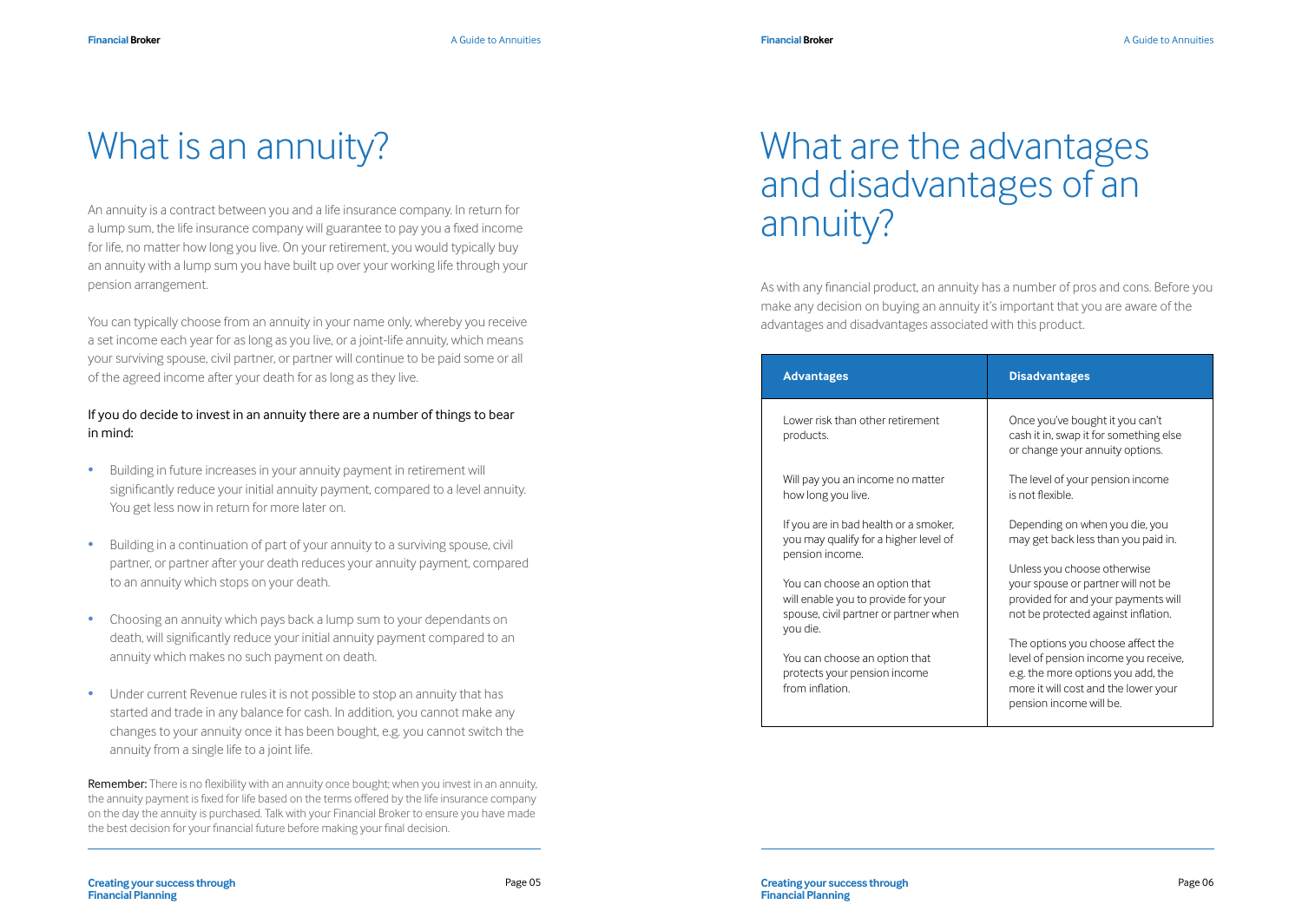

For a large number of retired people, an annuity is the most suitable and practical way to get a pension income during their retirement

### Is an annuity right for me?

For some, investing in an annuity at retirement may be the most suitable and practical way to secure a pension income. An annuity may suit you if:

- You require a guaranteed fixed income every year after you retire, until you die
- You do not have any other significant savings or investments to fall back on, in retirement
- You do not want to, or may be unable to due to Revenue reasons, invest the balance of your pension fund in an Approved Retirement Fund (ARF)

### What are some of the different annuity options?

There are a number of different annuities available on the market and there are also a range of optional add-ons that cover different circumstances.

- The standard annuity is a "level annuity", which means the payment amount is set from when you purchase your annuity and you will continue to be paid this same amount until you die. These types of annuities pay a higher starting pension income than other types of annuity but your income will always stay the same, so the buying power of your pension income will reduce each year because of inflation.
- A "single life" annuity provides a pension income for you until you die.
- A "joint life" annuity allows you to buy an annuity for yourself where part or all of your income continues to be paid to a nominated survivor, such as your spouse, civil partner or partner. You can decide how much pension income you can afford to continue (as a percentage of your own income). The higher this % is, the lower your income will be.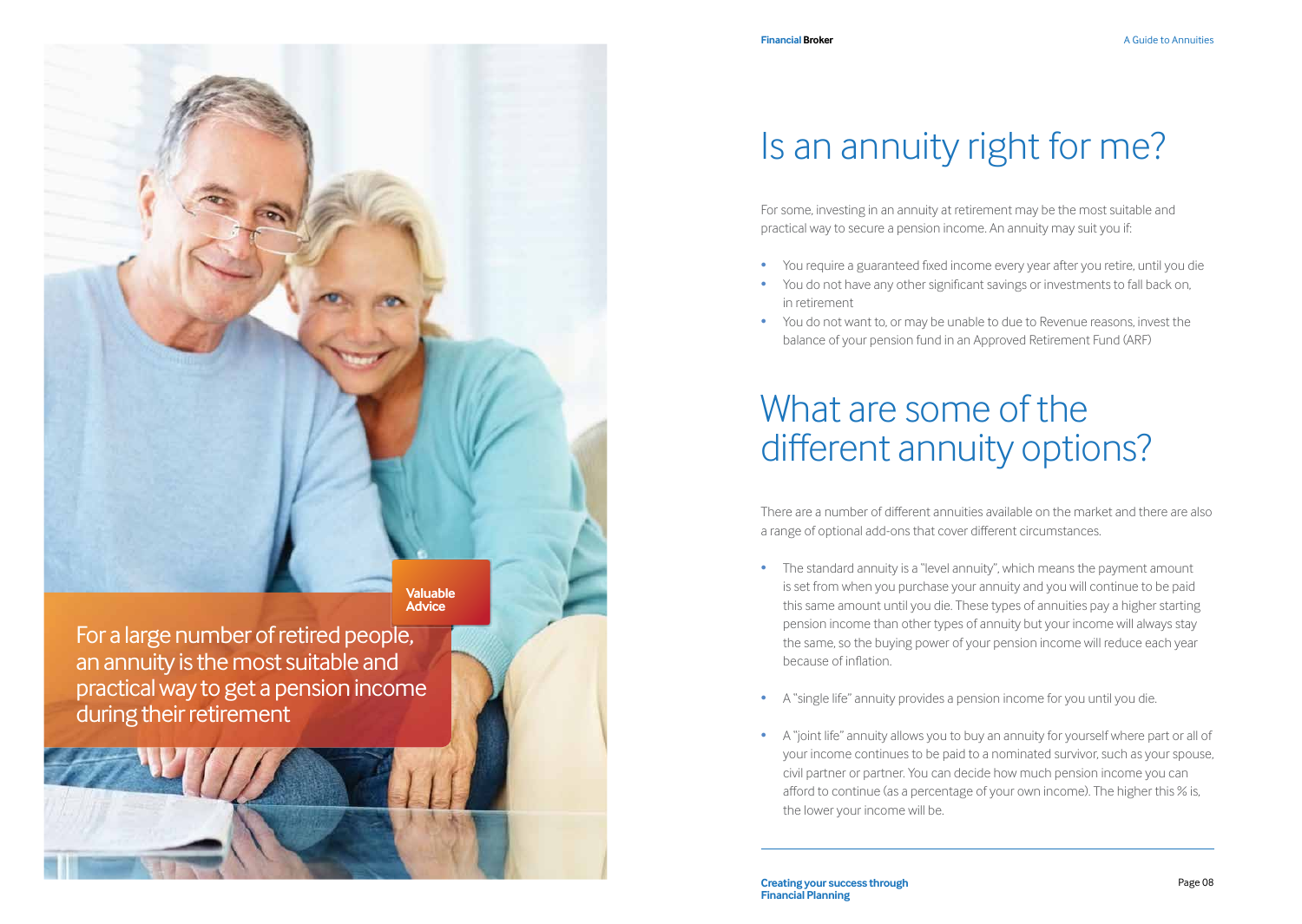- You could choose an annuity that guarantees an income for a set number of years, regardless how long you live. Typically, you could choose a 5 or 10 year guaranteed payment period, which means that if you die in the second year of a 10 year guaranteed payment period, your dependants would continue to receive the pension income for the next eight years, or the insurance company may offer an immediate lump sum payment.
- You could choose an annuity which pays back on death the amount you invested in the annuity, less all pension income payments received by you. This is called a 'capital protected' annuity.
- If you are in bad health or a smoker at the time of retirement, you may qualify for an increased pension income payment, higher than would be paid to someone similar in good health and a non smoker.
- Some insurance companies offer annuities that protect, in whole or part, your pension income from future inflation These type of annuities are typically called "escalating annuities" and mean your pension income can rise each year. Typically you will be offered a fixed rate of increase e.g. 3% per year. However, choosing this type of annuity means your initial pension income will be lower than a "level annuity".

Remember: Some of the optional extras will affect the level of pension income you receive: the more add-ons you choose, the more it will cost you and the lower your pension income will be. Make sure to talk to your Financial Broker about what you want to achieve with your annuity and they will guide you through the range of options.

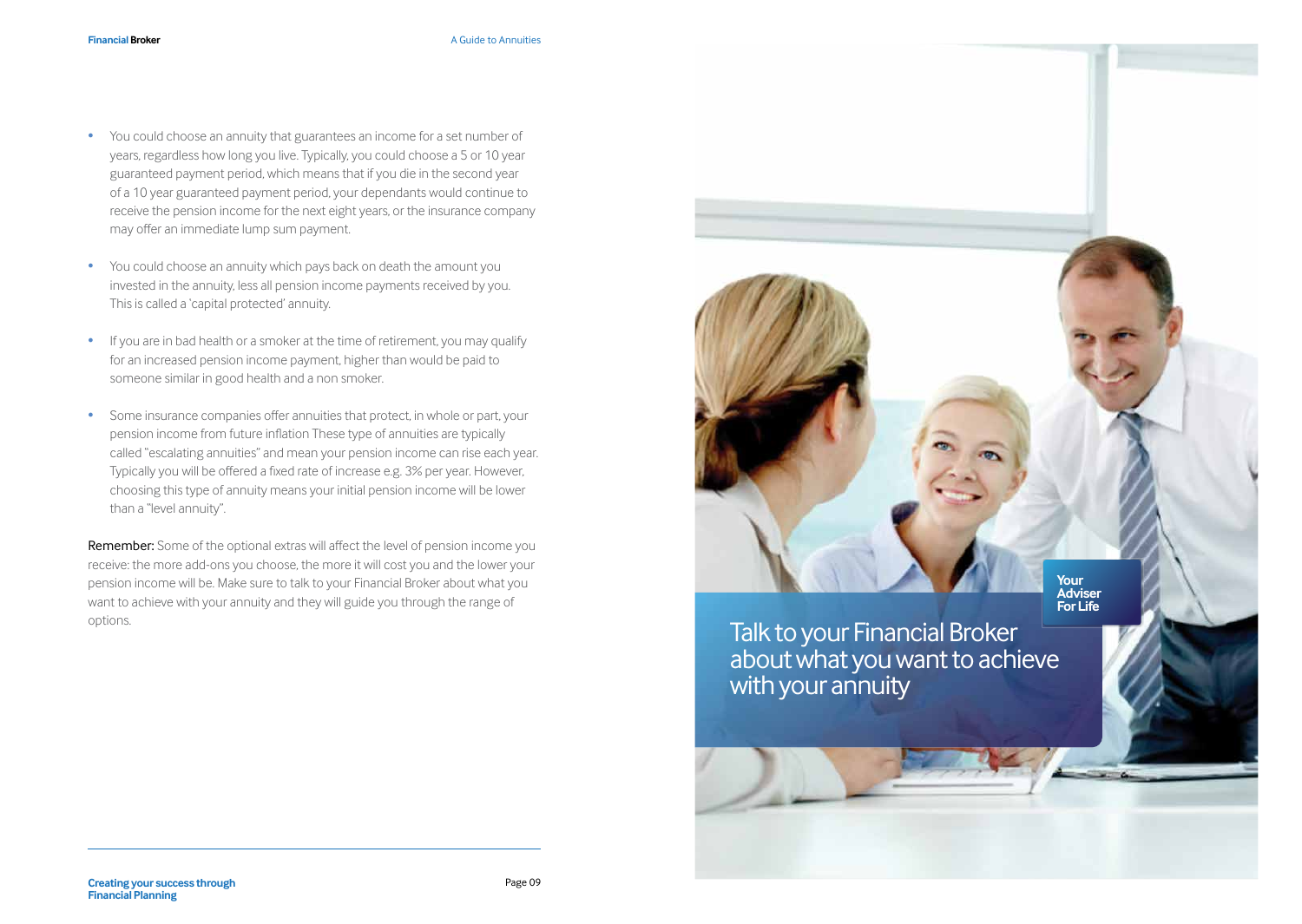**Financial Broker A** Guide to Annuities

**Financial**

### How much will a life **Bullet Contained** insurance company guarantee to pay me for a lump sum of €100,000?

The income a life insurance company will pay you will depend on a number of factors:

- **Your age when you buy the annuity:** The older you are at that time, the higher the level of annuity the life company will promise to pay you for life. This is because the life insurance company estimates it will have to pay the annuity for a shorter period than if you were younger.
- **The type of annuity you want:** You could choose a fixed income which will never increase or you could choose a lower initial income that would increase each year e.g. at 2% pa. You can choose an annuity which dies with you or an annuity which continues (usually at a lower level) for your spouse, civil partner or partner, on your death. You can choose an annuity which provides a lump sum for your dependants on death, or not.
- **The state of your health and smoking status at that time.** Some insurance companies may be prepared to offer you a higher fixed income if you have a reduced expectation of life due to bad health or being a smoker.
- **Interest rate levels at that time:** The life company 'lays off' the risk of guaranteeing to pay you an income for life by in turn investing your lump sum in long-term investments, which provide the life company with a guaranteed fixed return. For example, if interest rates are high, life companies can offer you a higher annuity for a given lump sum; however, if interest rates fall, the annuity they can offer for a given lump sum will also fall.

### You are in control of your retirement fund

This table illustrates what one life company is currently offering as guaranteed annual annuity payments in return for a lump sum of €100,000:

|                                                                                                              | Age 60 | <b>Age 65</b> | <b>Age 70</b> |  |
|--------------------------------------------------------------------------------------------------------------|--------|---------------|---------------|--|
| <b>Annuity dies with you</b>                                                                                 |        |               |               |  |
| Level annuity, no increases                                                                                  | €3.291 | €3.890        | €4.747        |  |
| Annuity increasing @ 2% pa                                                                                   | €2.351 | € 2.930       | €3.763        |  |
| 50% of your annuity continues after your death, if your spouse, civil partner or /<br>partner survives you * |        |               |               |  |
| Level annuity, no increases                                                                                  | €3.006 | €3.523        | €4.254        |  |
| Annuity increasing @ 2% pa                                                                                   | €2.102 | € 2.601       | €3.310        |  |

**Warning: These figures are estimates only. They are not a reliable guide to the annuity income you might secure in the future with a similar lump sum**

*Please note: the annuities are quoted March 2015. Annuities rates are subject to change.* 

\* assumed spouse is the same age as the retiree

**Financial Planning**

**Creating your success through Creating your success through Creating your success through Page 12** Page 12 **Creating your success through Financial Planning**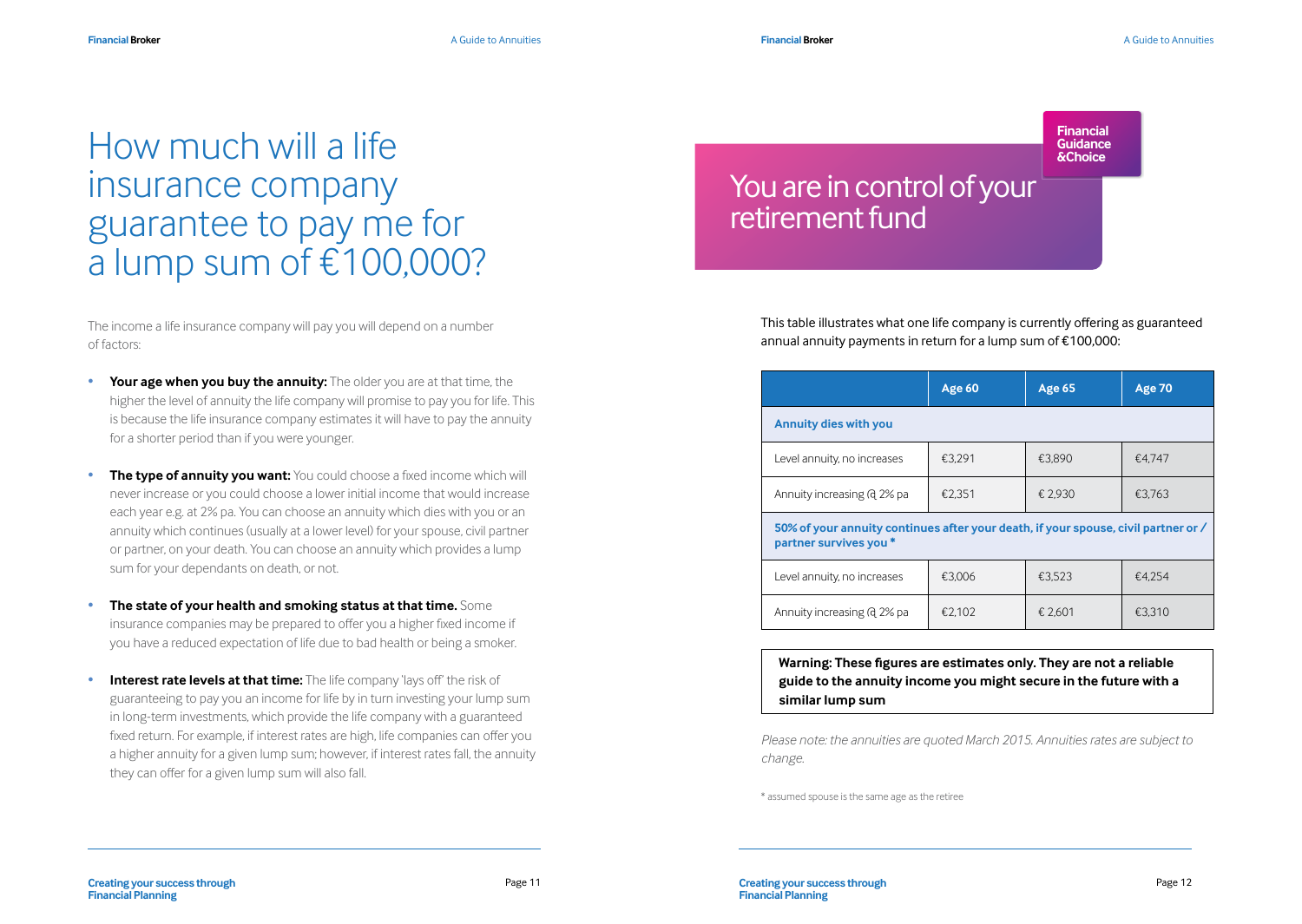**Valuable Advice**

Your Financial Broker will guide you through the initial set up of your annuity

### Is my pension income taxed?

Your pension income is considered earned income and will be taxed accordingly.

Subject to your tax status and depending on your total taxable income and allowable tax credits and reliefs, you may have to pay income tax at your marginal rate, which is currently (March 2015) either 20% or 40%. Your pension income is also liable to the Universal Social Charge (USC), which will vary by the level of your income and your age.

If you are in receipt of a State Pension, this is also liable to income tax but not to USC. This State Pension, your annuity and any other income is added to get your assessable income for income tax purposes. Currently those over 65 are exempt from income tax if their total taxable income is less than €18,000 (single) or €36,000 (married or civil partners).

It is your responsibility to contact your local Inspector of Taxes in the Revenue Commissioners to ensure your annuity is taxed correctly before payments commence. The Revenue Commissioners will pass on the necessary information to the life insurance company who will then deduct tax and other payments from your pension income and send these deducted taxes directly to the Revenue on your behalf. You will receive the net payment from the insurance company.

Your Financial Broker will guide you through the initial set up of your annuity and will ensure that you have the necessary documentation to approach the Revenue Commissioners.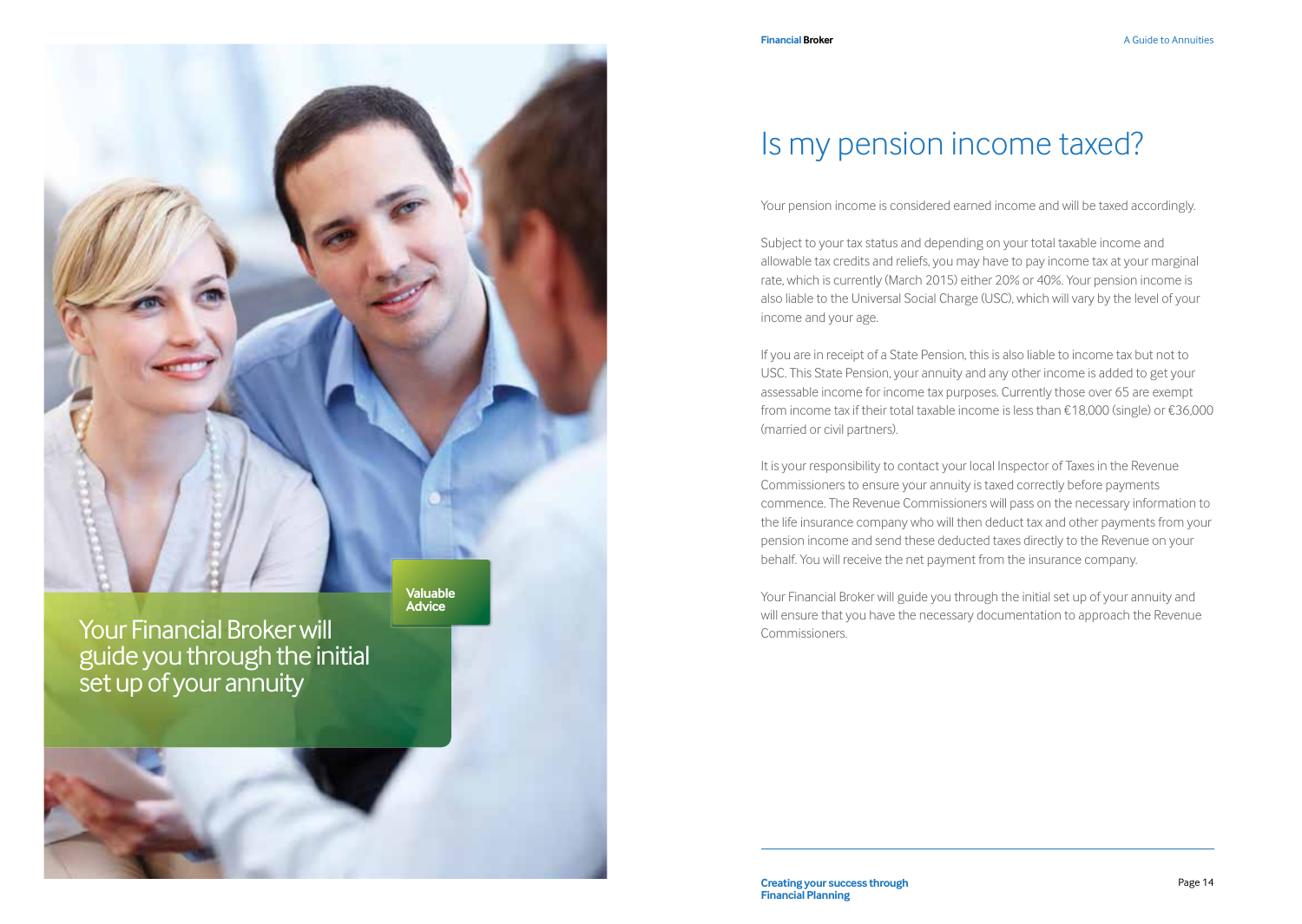### Do you have the ARF option? What are the main differences between an annuity and an ARF?

The key differences between an annuity and an ARF are flexibility and risk. An annuity converts the money in your retirement fund into a guaranteed taxable income payable for your lifetime, fixed on the date you buy the annuity. However on death, there may be little or no return for your dependants if you have not added a death benefit for your dependants to your annuity.

An ARF allows you to preserve, manage and control your retirement fund. You can invest your money into suitable assets and decide how much taxable income you want to withdraw each year, subject to the minimum withdrawal of 4 % pa once you are aged 61 or over, increasing to 5% pa if you are aged 71 or over. If the value of your ARFs (and vested PRSAs) exceeds €2m, the current minimum rate of withdrawal is 6% pa. Unlike an annuity, an ARF does not provide any guaranteed income but any balance in your ARF on death is payable to your dependants.

| <b>Annuity</b>                                                                                                                                                                                                                                                                                                                                                                                                                                                                                                                                                                              | <b>ARF</b>                                                                                                                                                                                                                                                                                                                                                                                                                                                                                                                                                                                                                                                                                                                                                                                                                                                                                                                                                                                                                                  |
|---------------------------------------------------------------------------------------------------------------------------------------------------------------------------------------------------------------------------------------------------------------------------------------------------------------------------------------------------------------------------------------------------------------------------------------------------------------------------------------------------------------------------------------------------------------------------------------------|---------------------------------------------------------------------------------------------------------------------------------------------------------------------------------------------------------------------------------------------------------------------------------------------------------------------------------------------------------------------------------------------------------------------------------------------------------------------------------------------------------------------------------------------------------------------------------------------------------------------------------------------------------------------------------------------------------------------------------------------------------------------------------------------------------------------------------------------------------------------------------------------------------------------------------------------------------------------------------------------------------------------------------------------|
| An annuity offers an income<br>guaranteed<br>payable for life.<br>There is no flexibility and no ability<br>to make changes to your annual<br>income, once you purchase the<br>annuity.<br>You are locked into a set annuity rate<br>fixed on the date of investment with<br>no potential for future investment<br>growth.<br>Income stops when you and your<br>surviving partner (if you have a<br>joint life annuity) die; there is likely<br>to be little or no payment to your<br>dependants on death, if you have not<br>added a death benefit to your annuity<br>for your dependants. | Your fund could run out during your<br>lifetime, leaving you with no regular<br>income. Your ARF does not provide<br>a guaranteed income for life unless<br>it invests in an annuity.<br>You can decide how much money<br>you withdraw each year. (You must<br>normally withdraw a minimum of<br>4% of your fund annually if you are<br>aged 61 or more during the year,<br>increasing to 5% pa when you reach<br>age 71.)<br>Your fund can be invested into<br>suitable assets, which means you can<br>benefit from potential investment<br>growth on your ARF fund. However, it<br>is also possible that the value of your<br>fund could drop, depending on your<br>investment options.<br>On death you can, through your Will,<br>leave any remaining funds in your<br>ARF to an ARF in the name of your<br>surviving spouse or civil partner.<br>You can also make provision for<br>your children, subject to a current<br>30% income tax deduction from any<br>benefit taken by your adult children<br>from your ARF after your death. |